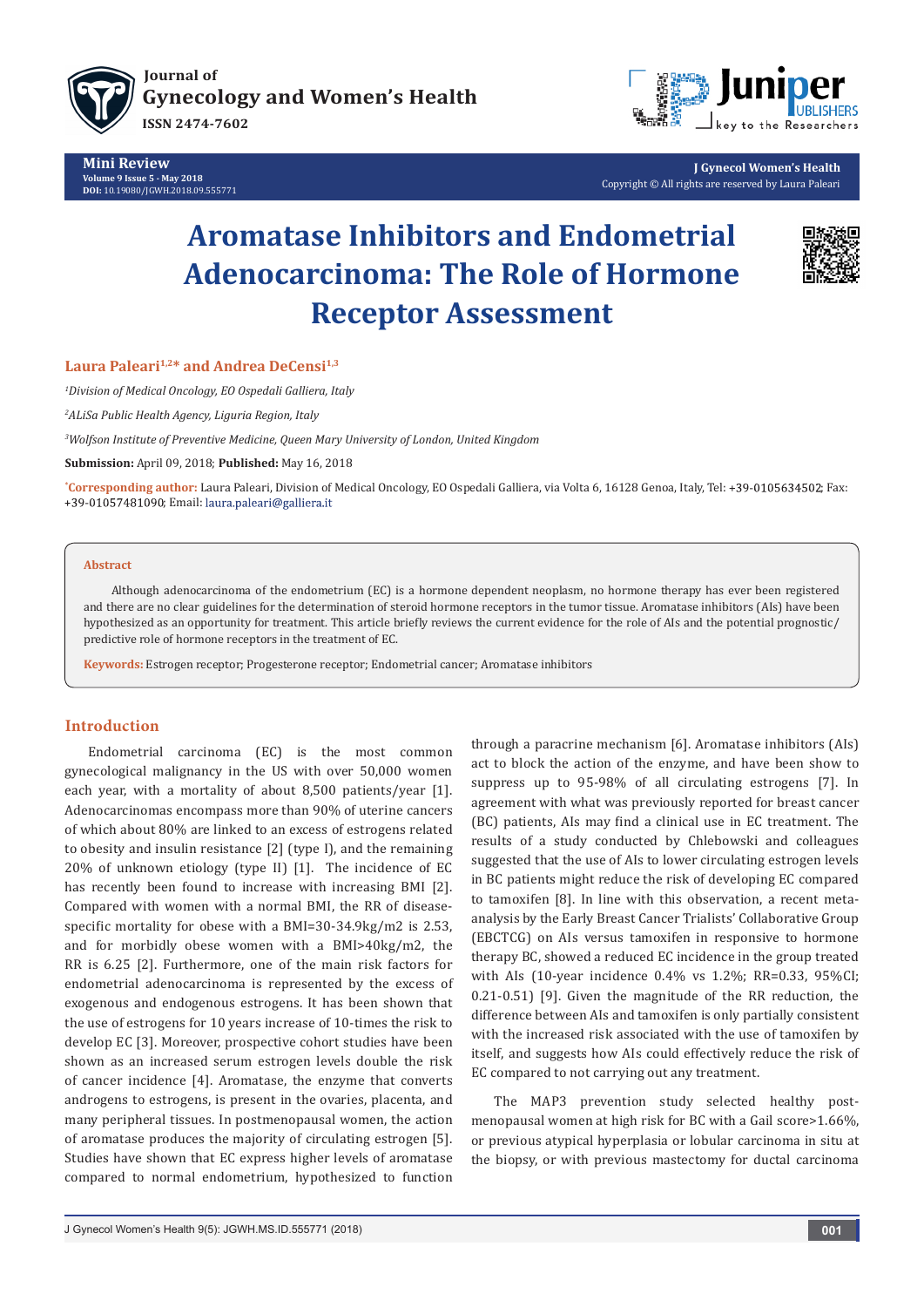in situ (DCIS) [10]. Patients were randomly assigned to receive exemestane 25 mg/day or placebo for 5 years with a median follow-up of 35 months [10]. The study showed a 65% relative risk reduction for invasive BC (RR=0.35, 95% CI;) and less gynecologic cancers in the exemestane group compared to the placebo ones [10]. More recently, the prevention study IBIS II, showed that the use of anastrozole in postmenopausal women selected for family history or previous mastectomy for DCIS positive to estrogenic receptors (ER), reduced significantly the risk of BC [11]. After a median follow-up of 5 years, the intervention arm showed a HR=0.47 (95% CI; 0.32-0.68) on the onset of BC and 3 cases of EC with anastrozole versus 5 with placebo [HR= 0.61 (95% CI; 0.15-2.54)] [11]. Lindemann and colleagues in a phase II study evaluated the efficacy and safety of exemestane in patients with advanced, persistent or recurrent EC [12]. Data showed a 10% objective response rate (ORR) and a 6-month progression failure in 35% of patients with hormone receptor-positive tumors with a good tolerability since most of the recorded adverse events (AE) were of grade 1-2 [12]. Slomovitz et al. conducted a phase II study on patients with progressive or recurrent EC to evaluate the efficacy of treatment with everolimus plus letrozole with a 16-week clinical benefit rate (CBR) of 40% and an ORR= 32% [13]. In 2016, Bogliolo and colleagues performed a systematic review to assess the effectiveness of AIs in the treatment of advanced CE [14]. The potential clinical benefit of AIs in the treatment of advanced and recurrent EC was underlined, highlighting the need to investigate their best use depending on biological characteristics of EC such as hormone receptors expression and functions [14].

## **Role of Hormone Receptors**

The role and expression of estrogen and progesterone receptors (ER, PgR) in the EC have extensively been studied [15,16]. ER/PgR have been found positive in about 85-90% of the well-differentiated EC, in those moderately differentiated the ER/PgR were positive in approximately 70-85% of the tumour cells, whereas only 13% of poorly differentiated EC had detectable levels of ER/PgR [15]. Recent studies have shown the importance of these receptors as prognostic and predictive biomarkers, which may predict the response to anti-hormonal therapy in EC [17,18]. In a cohort of 686 primary EC and 171 metastatic lesions, PgR expression was significantly associated with patient survival (P<0.001) while PgR loss is related to disease progression (23% of the primary tumors and 76% of metastases) with increased proliferation for both ER positive and negative EC [17]. Lack of ER was found to be associated with epithelial-mesenchymal transition (EMT), a crucial step during tumor progression and malignant transformation, and reduced survival (P<0.001) [17]. The efficacy of the AI anastrozole has been assessed by the Gynecologic Oncology Group (GOG) indicating a partial response of 14.8% and an overall survival of 6 months in advanced disease [19]. The response occurred mainly in patients with PgR positive cancer [18] Similarly, in patients treated with letrozole for ER and PgR positive advanced

disease the response rate was 9.4% with a 6.7 months median duration of stable disease [20].

#### **Conclusion**

To date, the standard management of EC are surgery (total hysterectomy and bilateral salpingo-oophorectomy) or chemotherapy and radiation. Estrogen is a hormone that contributes to the proliferation of the endometrium, which may lead to endometrial hyperplasia and subsequently, neoplasia. In postmenopausal women, the action of aromatase produces the majority of circulating estrogen. Given the action of aromatase as the primary source of estrogen in postmenopausal women, it has been hypothesized that its inhibition would be effective in the treatment of EC. Clinical studies conducted so far provide indirect evidence on the activity of AIs in preventing and treating EC but do not allow clarifying the benefit in terms of OS and PFS. In order to investigate the role played by AIs in EC it could be useful consider the involvement of hormone receptors. Evaluation of ER/PgR expression should be routinely performed in endometrial cancer to guide treatment decisions. This suggests that more investigations are indicated including an analysis of receptor isoforms to definitely establish the clinical effectiveness of receptor quantification in EC.

#### **Acknowledgment**

This work was supported the Italian Association for Cancer Research (AIRC), grant IG 2014, Rif. 15468

#### **References**

- 1. Lortet-Tiulent J, Ferlay J, Bray F, [Jemal A \(2018\) International pattern](https://www.ncbi.nlm.nih.gov/pubmed/29045681)  [and trends in endometrial cancer incidence, 1978-2013. J Natl Cancer](https://www.ncbi.nlm.nih.gov/pubmed/29045681)  [Inst 110\(4\): 354-361.](https://www.ncbi.nlm.nih.gov/pubmed/29045681)
- 2. Onstand MA, Schmandt RE, [Lu KH \(2016\) Addressing the Role of](https://www.ncbi.nlm.nih.gov/pubmed/27903150/)  [Obesity in Endometrial Cancer Risk, Prevention, and Treatment. J Clin](https://www.ncbi.nlm.nih.gov/pubmed/27903150/)  [Oncol 34\(35\): 4225-4230.](https://www.ncbi.nlm.nih.gov/pubmed/27903150/)
- 3. [Grady D, Gebretsadik T,](https://www.ncbi.nlm.nih.gov/pubmed/7824251) Kerlikowske K, Ernster V, Petitti D, et al. (1995) [Hormone replacement therapy and endometrial cancer risk: a meta](https://www.ncbi.nlm.nih.gov/pubmed/7824251)[analysis. Obstet Gynecol 85\(2\): 304-313.](https://www.ncbi.nlm.nih.gov/pubmed/7824251)
- 4. [Potischman N, Hoover RN,](https://www.ncbi.nlm.nih.gov/pubmed/8757192) Brinton LA, Siiteri P, Dorgan JF, et al. (1996) [Case-control study of endogenous steroid hormones and endometrial](https://www.ncbi.nlm.nih.gov/pubmed/8757192)  [cancer. J Natl Cancer Inst 88\(16\): 1127-1135.](https://www.ncbi.nlm.nih.gov/pubmed/8757192)
- 5. Gao C, Wang Y, Tian W, Zhu Y, [Xue F, et al. \(2014\) The therapeutic](https://www.ncbi.nlm.nih.gov/pubmed/24811574)  [significance of aromatase inhibitors in endometrial carcinoma. Gynecol](https://www.ncbi.nlm.nih.gov/pubmed/24811574)  [Oncol 134\(1\): 190-195.](https://www.ncbi.nlm.nih.gov/pubmed/24811574)
- 6. Watanabe K, Sasano H, Harada N, Ozaki M, [Niikura H, et al. \(1995\)](https://www.ncbi.nlm.nih.gov/pubmed/7856758)  [Aromatase in human endometrial carcinoma and hyperplasia:](https://www.ncbi.nlm.nih.gov/pubmed/7856758)  [Immunohisto chemical, in situ hybridization, and biochemical studies.](https://www.ncbi.nlm.nih.gov/pubmed/7856758)  [Am J Pathol 146\(2\): 491-500.](https://www.ncbi.nlm.nih.gov/pubmed/7856758)
- 7. Folkerd EJ, Dixon JM, Renshaw L, A'Hern RP, [Dowsett M, et al. \(2012\)](https://www.ncbi.nlm.nih.gov/pubmed/22802308)  [Suppression of plasma estrogen levels by letrozole and anastrozole is](https://www.ncbi.nlm.nih.gov/pubmed/22802308)  [related to body mass index in patients with breast cancer. J Clin Oncol](https://www.ncbi.nlm.nih.gov/pubmed/22802308)  [30\(24\): 2977-2980.](https://www.ncbi.nlm.nih.gov/pubmed/22802308)
- 8. [Chlebowski RT, Schottinger JE, Shi J, Chung J,](https://www.ncbi.nlm.nih.gov/pubmed/25757699) Haque R, et al. (2015) [Aromatase inhibitors, tamoxifen, and endometrial cancer in breast](https://www.ncbi.nlm.nih.gov/pubmed/25757699)  [cancer survivors. Cancer 121\(13\): 2147-2155.](https://www.ncbi.nlm.nih.gov/pubmed/25757699)
- 9. [Early Breast Cancer Trialists' Collaborative Group \(EBCTCG\) \(2015\)](https://www.thelancet.com/journals/lancet/article/PIIS0140-6736(15)61074-1/abstract)  [Aromatase inhibitors versus tamoxifen in early breast cancer: patient-](https://www.thelancet.com/journals/lancet/article/PIIS0140-6736(15)61074-1/abstract)